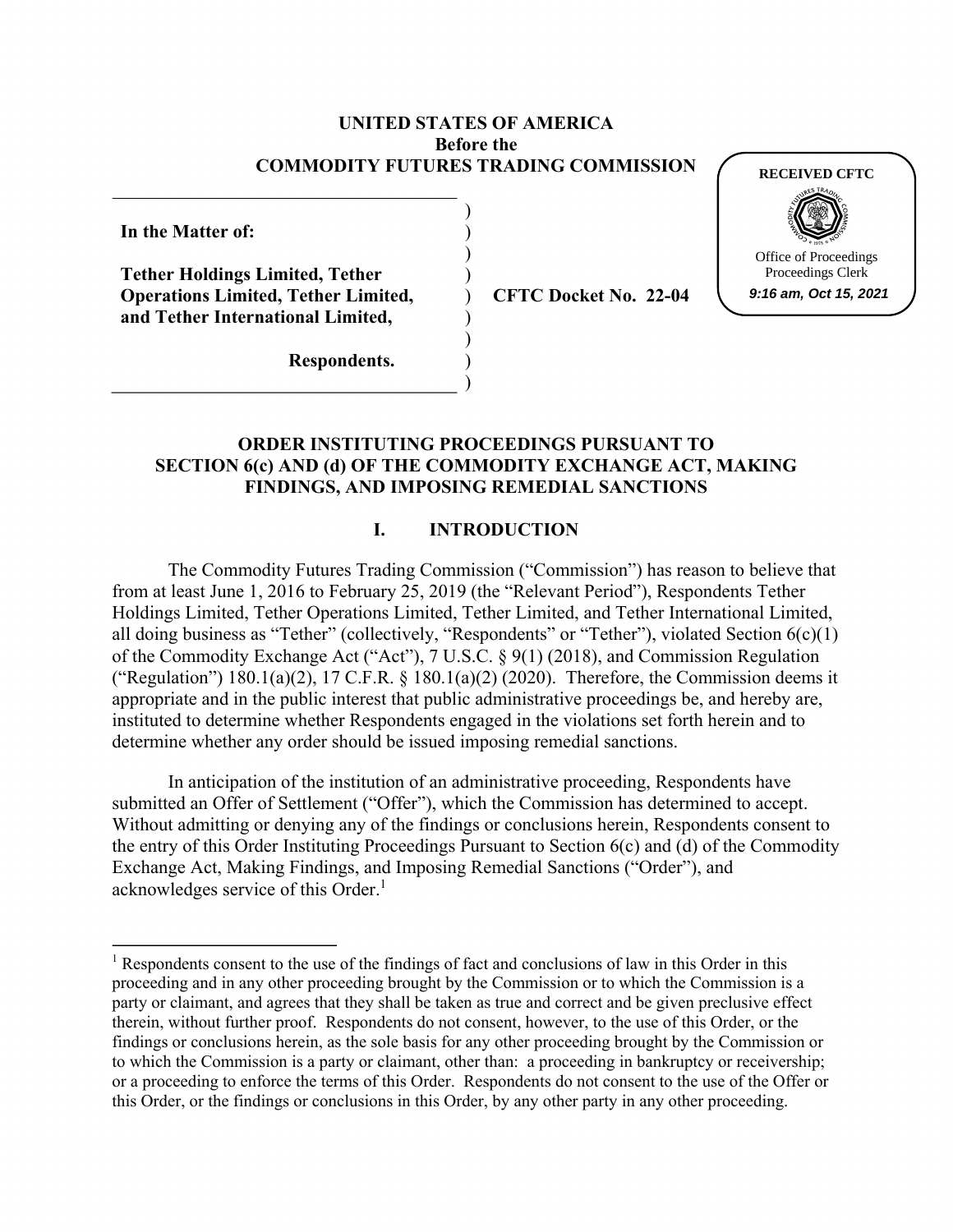### **II. FINDINGS**

The Commission finds the following:

# **A. SUMMARY**

Tether introduced the U.S. dollar tether token ("USDt" or "tether token") as a stablecoin in 2014. The USDt is a commodity as defined by the Act. At various times during the Relevant Period, Tether misrepresented to customers and the market that Tether maintained sufficient fiat reserves to back every USDt in circulation "one-to-one" with the "equivalent amount of corresponding fiat currency" held in reserves by Tether (the "Tether Reserves"), and that Tether would undergo routine, professional audits to demonstrate that it maintained "100% reserves at all times." In fact, during the majority of the Relevant Period, Tether failed to maintain fiat currency reserves in accounts in Tether's own name or in an account titled and held "in trust" for Tether (collectively the "Tether Bank Accounts") to back every USDt in circulation. While Tether represents that it maintained adequate reserves, some of the Tether Reserves were in accounts other than the Tether Bank Accounts, and at times included receivables and non-fiat assets among its counted reserves. In addition, at least until 2018, Tether utilized a manual process to track the Tether Reserves, which did not capture the real-time status of the Tether Reserves. Further, from at least 2018 through February 25, 2019, Tether failed to disclose that the Tether Reserves included unsecured receivables, commercial papers, funds held by thirdparties, and other non-fiat assets. Finally, Tether Reserves were not routinely audited.

# **B. RESPONDENTS**

**Tether Holdings Limited** was incorporated in the British Virgin Islands on September 5, 2014. Tether Holdings Limited owns 100% of Tether Operations Limited, Tether Limited, and Tether International Limited. Tether Holdings Limited has never been registered with the Commission in any capacity.

**Tether Limited** was incorporated in Hong Kong on September 8, 2014. Tether Limited operated Tether's website and token platform, tether.to from September 8, 2014 through March 15, 2017. Throughout the Relevant Period, Tether Limited was and continues to be registered with FinCEN as a non-bank financial institution known as a Money Services Business ("MSB"). Tether Limited has never been registered with the Commission in any capacity.

**Tether Operations Limited** was incorporated in the British Virgin Islands on March 15, 2017. Tether Operations Limited operates Tether's website and token platform, tether.to. Tether Operations Limited has never been registered with the Commission in any capacity.

**Tether International Limited** was incorporated in the British Virgin Islands on March 15, 2017. Tether International Limited has never been registered with the Commission in any capacity.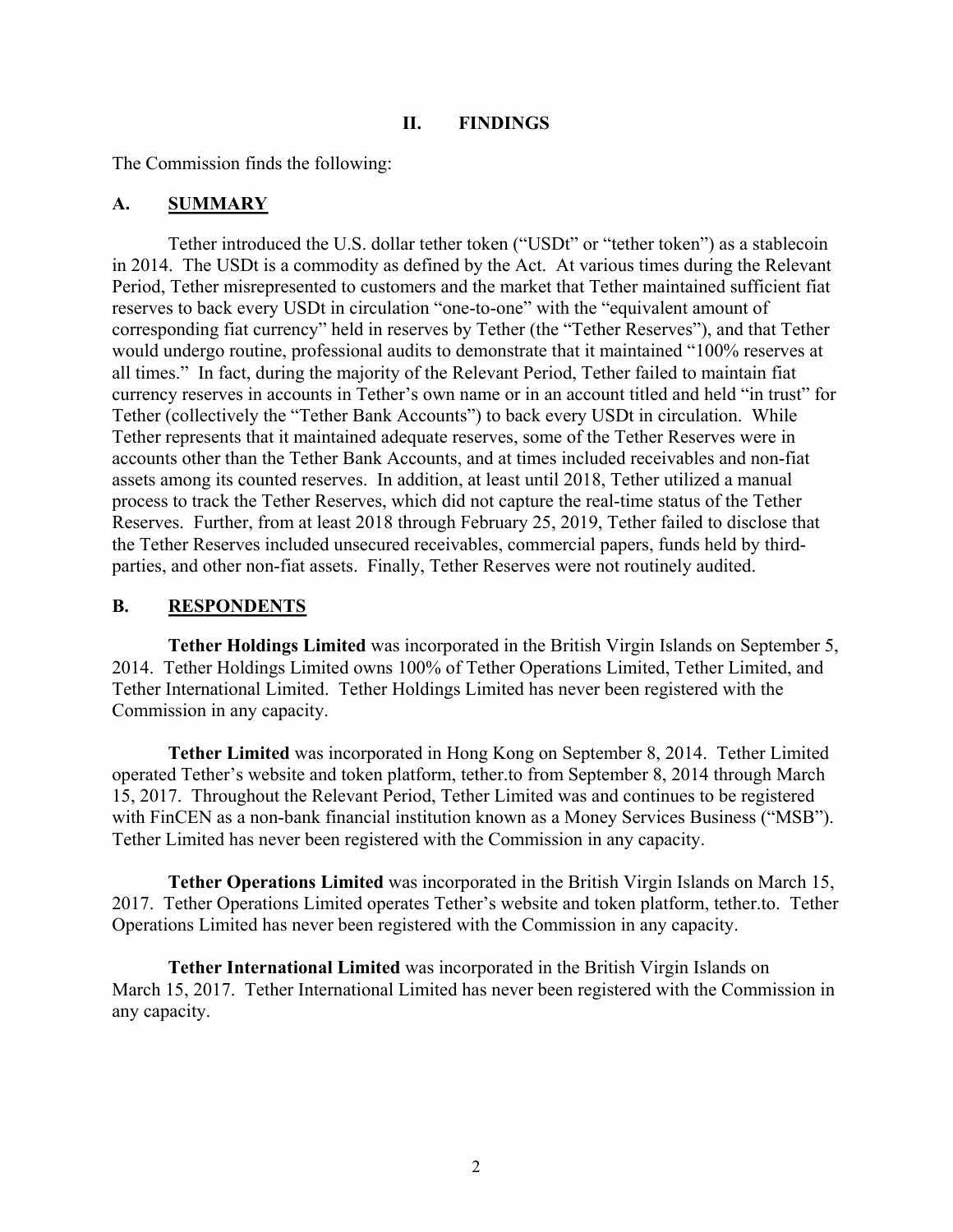### **C. OTHER RELEVANT ENTITIES2**

**iFinex Inc.** ("iFinex") is a privately-held financial technology company incorporated in the British Virgin Islands on May 21, 2013. iFinex operates the Bitfinex trading platform.

**BFXNA Inc.** ("BFXNA") was incorporated in the British Virgin Islands on November 4, 2014. BFXNA is a wholly-owned subsidiary of iFinex.

**BFXWW Inc.** ("BFXWW") was incorporated in the British Virgin Islands on April 28, 2015. BFXWW is a wholly-owned subsidiary of iFinex.

# **D. FACTS**

 $\overline{a}$ 

### **1. The Tether Token**

Since its launch in 2014, Respondents have represented that the tether token is a "stablecoin," a type of virtual currency whose value is pegged to fiat currency. At launch, Respondents announced, through their Facebook account, that: "Tether means a digital tie between a real-world asset and the digital assets backed by currencies." Although Respondents offer tether tokens in several national currencies, the dominant tether token is the U.S. dollar tether token, commonly referred to as "USDt." Throughout the Relevant Period, Respondents repeatedly represented that one USDt may always be redeemed for one U.S. dollar. Respondents' website represents the purpose and value of the USDt token as:

Tether is a token backed by actual assets, including USD and Euros. One Tether equals one underlying unit of the currency backing it, e.g., the U.S. Dollar, and is backed 100% by actual assets in the Tether platform's reserve account. Being anchored or "tethered" to real world currency, Tether provides protection from the volatility of cryptocurrencies.

Beginning in January 2015, tether tokens have been used to deposit and withdraw funds on the Bitfinex platform. Tether tokens provide a medium of exchange across cryptocurrency trading platforms. For example, a trader may transfer USDt to Bitfinex or another cryptocurrency exchange and use the tether tokens to purchase or trade digital assets such as bitcoin. BTC/USDT is a frequently traded pair.

Before November 2017, customers could only acquire and redeem tether tokens directly from Respondents. To do so, typically, customers transferred the corresponding amount of U.S. dollars in order to acquire USDt from Respondents and received the corresponding amount of U.S. dollars in exchange for redeemed USDt, less any applicable fees. On or around November 19, 2017, Respondents experienced a cyber-attack during which the attackers caused the unauthorized transfer of nearly 31 million USDt tokens that had been authorized but not issued (the "2017 Tether Hack"). No reserve funds were at risk or stolen during the 2017 Tether

<sup>&</sup>lt;sup>2</sup> iFinex, BFXNA and BFXWW collectively did business as "Bitfinex" throughout the Relevant Period. Concurrently with this Order, the Commission is issuing an order against Bitfinex settling separate and distinct violations of Sections  $4(a)$  and  $4d(a)(1)$  of the Act, 7 U.S.C. §§  $6(a)$ ,  $6d(a)(1)$  (2018), as well as BFXNA's violation of Part VII. A of the Commission's 2016 Order in *In re BFXNA Inc. d/b/a Bitfinex*, CFTC No. 16-19, 2016 WL 3137612 (June 2, 2016).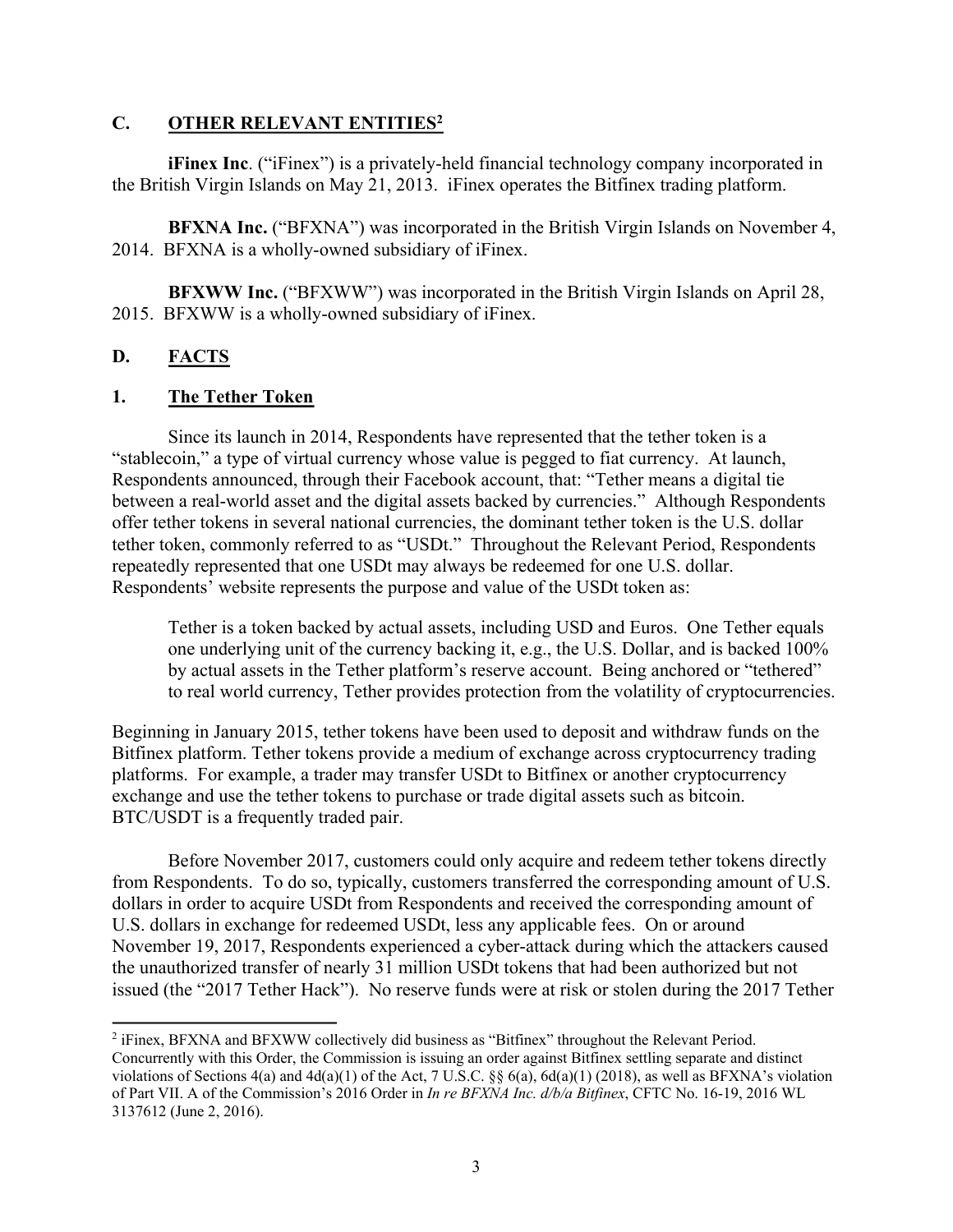Hack. Following the 2017 Tether Hack, and continuing until on or about November 27, 2018, Respondents ceased directly issuing and redeeming tether tokens, and tether tokens could only be issued or redeemed through Bitfinex. Thereafter, beginning in or around November 27, 2018, customers could obtain USDt tokens from Bitfinex or Tether. Today, tether tokens can be obtained from dozens of cryptocurrency exchanges, including several operating in the U.S.

# **2. Respondents' Untrue or Misleading Statements and Omissions: USDt Would Be Fully Backed by US Dollars Held In the Tether Bank Accounts**

Throughout the Relevant Period, Respondents represented that Tether backed every tether token in circulation 1:1 with corresponding fiat currency reserves held by Tether. Prior to February 25, 2019, Respondents' website consistently represented that tether tokens are "100% Backed: Every tether [token] is always backed 1-to-1 by traditional currency held in our reserves. So 1 USDT is always equivalent to 1 USD."

Until February 25, 2019, Respondents' Terms of Service similarly represented that:

Tether Tokens are fully backed by the currency or property used to purchase them at issuance. Tether Tokens are denominated in a range of currencies. For example, if you purchase EURT, your Tethers are fully backed by Euros. If you cause to be issued EURT 100.00, Tether holds €100.00 to back those Tether Tokens. […] Tether Tokens are backed by money, but they are not money themselves. Tether will not issue Tether Tokens for consideration that is other Digital Tokens (for example, bitcoin), and will not redeem Tether Tokens for other Digital Tokens; only money will be accepted upon issuance, and only money will be provided upon redemption.

Respondents' website includes a page entitled 'Transparency Page,' (the "Tether Transparency Page"). A June 20, 2018 announcement on the Tether Transparency Page stated "All Tethers in circulation are fully backed by USD reserves. Full stop.... Reserves have always, and will always, match the number of Tethers in circulation."

Beginning on April 16, 2015 and continuing throughout the Relevant Period, a whitepaper entitled "Tether: Fiat Currencies on the Bitcoin blockchain" (the "Tether Whitepaper") has been available on Tether's website. Respondents' representations in the Tether Whitepaper include:

Tethers are fully reserved in a one-to-one ratio, completely independent of market forces, pricing, or liquidity constraints. Tether has a simple and reliable Proof of Reserves implementation and undergoes regular professional audits. Our underlying banking relationships, compliance, and legal structure provide a secure foundation for us to be the custodian of reserve assets and issuer of tethers. . . . Each Tether issued into circulation will be backed in a one-to-one ratio with the equivalent amount of corresponding fiat currency held in reserves by Hong Kong based Tether Limited. As the custodian of the backing asset we are acting as a trusted third party responsible for that asset. . . . Tether Limited has a bank account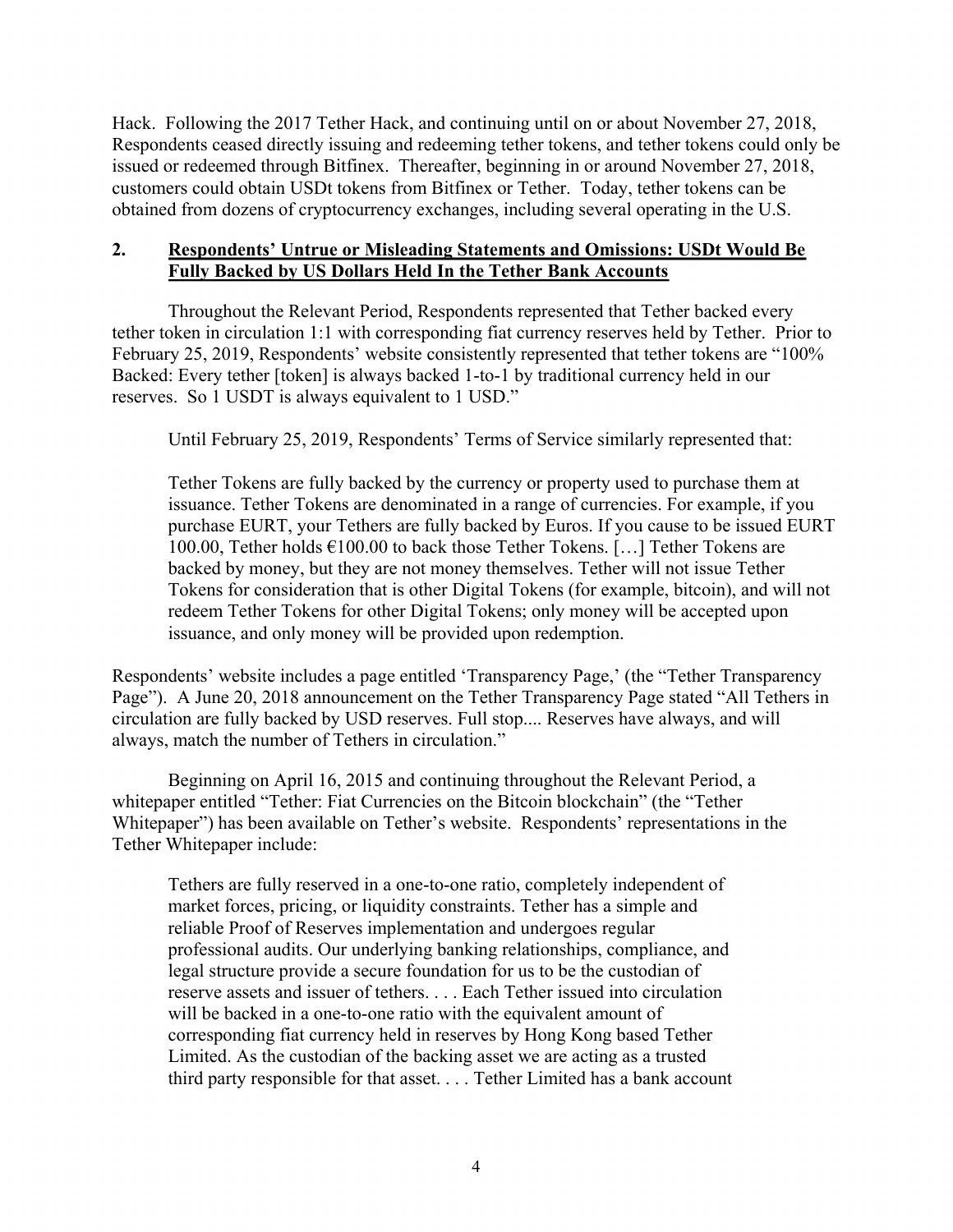which will receive and send fiat currency to users who purchase/redeem tethers directly with us.

Similarly, in announcing a new banking relationship on November 1, 2018, Tether again represented that "USDT in the market are fully backed by US dollars that are safely deposited in our bank accounts."

Respondents also made similar representations in blog posts, interviews, and even public court filings. For example, in April 2017, in a federal lawsuit filed by Tether Limited, iFinex and Bitfinex, the companies alleged that "Tether is a digital token and each tether unit issued into circulation is backed one-to-one by the U.S. Dollar, i.e., customer dollars held by Tether." *iFinex v. Wells Fargo*, Case No. 3:17-cv-01882 (N.D. Cal. Apr. 5, 2017).

# **3. The Tether Reserves: USDt Was Not At All Times Fully Backed by U.S. Dollars Held In the Tether Bank Accounts**

In contrast to Respondents' statements, Respondents did not at all times hold sufficient fiat reserves in the Tether Bank Accounts to back USDt tokens in circulation for the substantial majority of the Relevant Period. Indeed, for the time period of September 2, 2016 through November 1, 2018, the aggregate amount of fiat currency held by Tether in the Tether Bank Accounts was less than the corresponding USDt tokens in circulation on 573 of 791 days, meaning that, contrary to Respondents' representations, the Tether Reserves were "fully-backed" by fiat currency reserves held in the Tether Bank Accounts only 27.6% of the time. Instead, at various times, Tether maintained some of the Tether Reserves in bank accounts other than the Tether Bank Accounts. Tether represents that, at times, it also included receivables and non-fiat assets among its counted reserves; and further represents that Tether has not failed to satisfy a redemption request for tether tokens.

Beginning on or around May 5, 2017, Respondents began depositing some of their cash holdings, including funds comprising the Tether Reserves, in an account at Bank 1 titled in the name of the individual serving as Tether's General Counsel, In Trust for Tether Limited (the "GC Trust Account"). Beginning on or around June 2, 2017, some of the Tether Reserves were held in Bitfinex's bank accounts and comingled with Bitfinex operational and customer funds, amounting to approximately \$382 million by September 14, 2017. On September 15, 2017, Respondent Tether International opened an account in its name. On that same day, Bitfinex transferred \$382,064,782 in reserve funds from one of its bank accounts to Tether International's newly-opened bank account.

During this same period, the number of tether tokens in circulation grew by at least a hundred million month-to-month: on June 1, 2017, there were at least 109,844,263 tether tokens in circulation; by July 1, 2017, there were at least 214,852,881 tethers in circulation; by August 1, 2017, there were at least 319,398,873 tether tokens in circulation; and, by September 15, 2017, there were at least 442,481,760 tether tokens in circulation. During this same time, the amount held in the GC Trust Account never exceeded \$61.5 million.

At various times during the Relevant Period, Respondents relied upon unregulated entities and certain third-parties to hold some of their funds, including Tether Reserves, and for a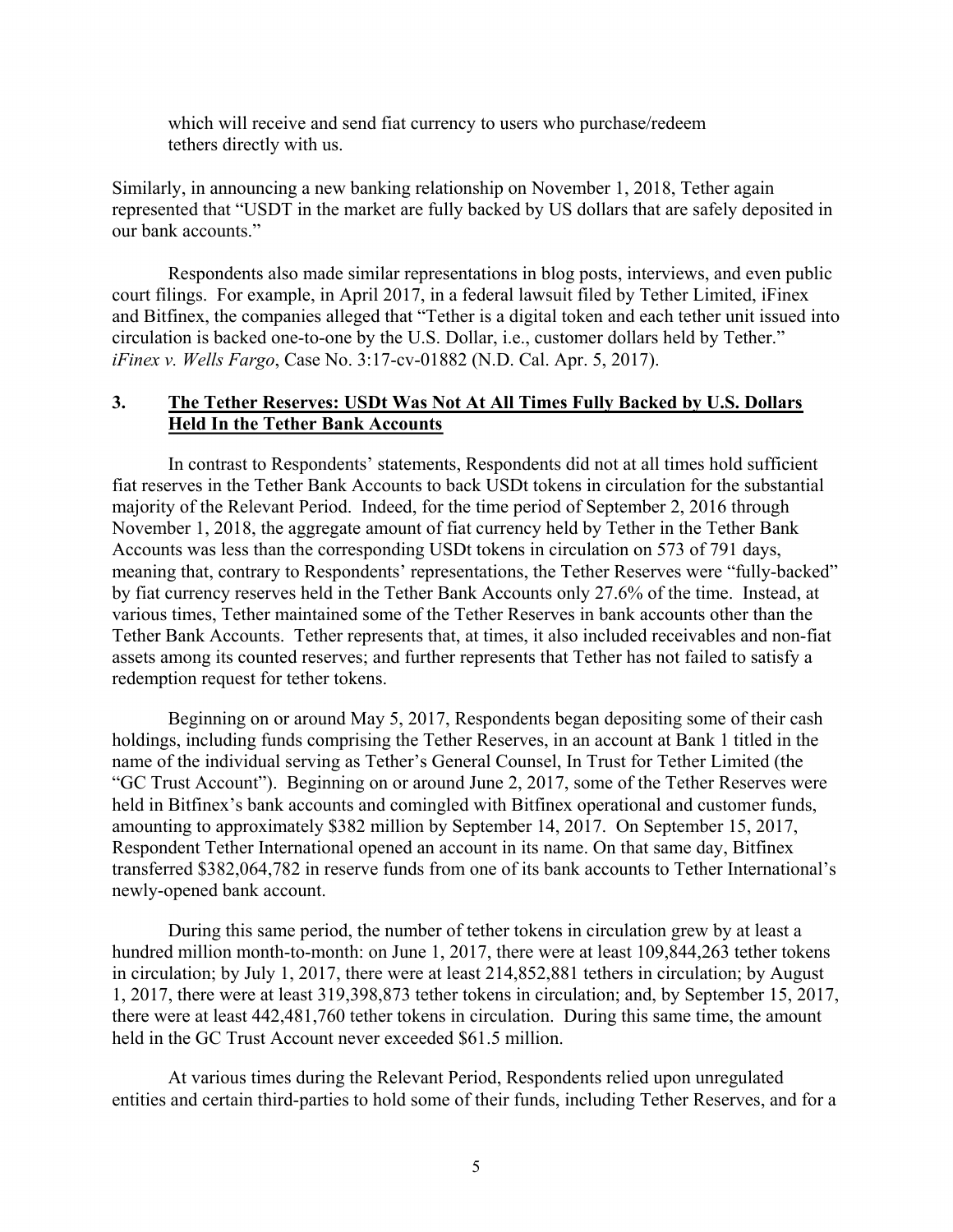period of time commingled Tether Reserves with funds belonging to Bitfinex and/or Bitfinex customers. In aggregate, during the Relevant Period Tether and Bitfinex's assets included funds held by or received from third-parties pursuant to at least 51 different arrangements, only 22 of which were documented through loan agreements, trust agreements, or other formal contracts.

On or about October 2017, Respondents opened an account with an unlicensed money transmitting business (the "Payment Processor") registered in Panama. Bitfinex had opened accounts with the same Payment Processor beginning in or around 2014. In aggregate, Respondents and Bitfinex had at least twelve accounts with Payment Processor (the "PP Accounts"). The PP Accounts held funds received from customers, including those in the U.S., in connection with tether tokens issuances and funds related to Bitfinex customer transactions. Beginning in August 2018, the PP Accounts also held funds comprising part of the Tether Reserves. Respondents had no written agreements governing the Payment Processor's handling of the PP Accounts, and Respondents did not receive or have access to all periodic account statements issued by the Payment Processor, but instead maintained an internal ledger of the funds they believed were being held in those accounts.

From at least October 2017 through November 1, 2018, Respondents and Bitfinex directed customers to deposit funds by wiring them to the Payment Processor. In the first quarter of 2018, for example, customers deposited more than \$480 million into the PP Accounts. By April 2018, media reports began to emerge that authorities seized approximately \$371 million in funds held by Payment Processor. At or around the same time, Bitfinex encountered increasing difficulties withdrawing funds from the PP Accounts. Internally, Respondent and Bitfinex's CFO characterized the situation as a "liquidity crisis." Nevertheless, Bitfinex continued to rely upon the Payment Processor to hold funds, and by July 2018, the CFO told PP "over 80% of our money is now with you." At that time, the PP Accounts held in excess of one billion dollars. In August 2018, the CFO informed the Payment Processor "we have too much money with you and almost nothing elsewhere."

Respondents transferred funds between Tether and Bitfinex to assist Bitfinex in responding to this "liquidity crisis." For example, in November 2018, Respondents transferred \$625 million from Respondents' bank accounts—funds comprising the Tether Reserves—to Bit finex to provide Bit finex with liquidity it needed, unrelated to USDt.<sup>3</sup> To "offset" this transfer, Bitfinex directed PSP to make a ledger entry reflecting a transfer of \$625 million from Bitfinex to Tether. On November 2, 2018, a similar set of transactions occurred. At this time, Respondents' and Bitfinex's funds held by the Payment Processor were at least encumbered, but more likely wholly unavailable. Subsequently, Tether Limited and iFinex entered into a Credit Facility Agreement, finalized in March 2019, that retroactively formalized the November 2018 transfer of \$625 million, among others. Respondents represent that in January 2021, iFinex repaid the loan in full.

Beginning in or before August 2018, Tether Reserves were held in non-fiat financial products and other less-liquid assets including commercial paper, and bank repurchase

 $\overline{a}$ 

<sup>&</sup>lt;sup>3</sup> Respondents and Bitfinex shared common ownership, leadership, management, employees and operational resources. For example, the same individuals at Tether and Bitfinex serve as Chief Executive Office, Chief Financial Officer, Chief Technology Officer and General Counsel, respectively. They have also shared common business functions including marketing, audit, legal, compliance, finance, tech and support resources.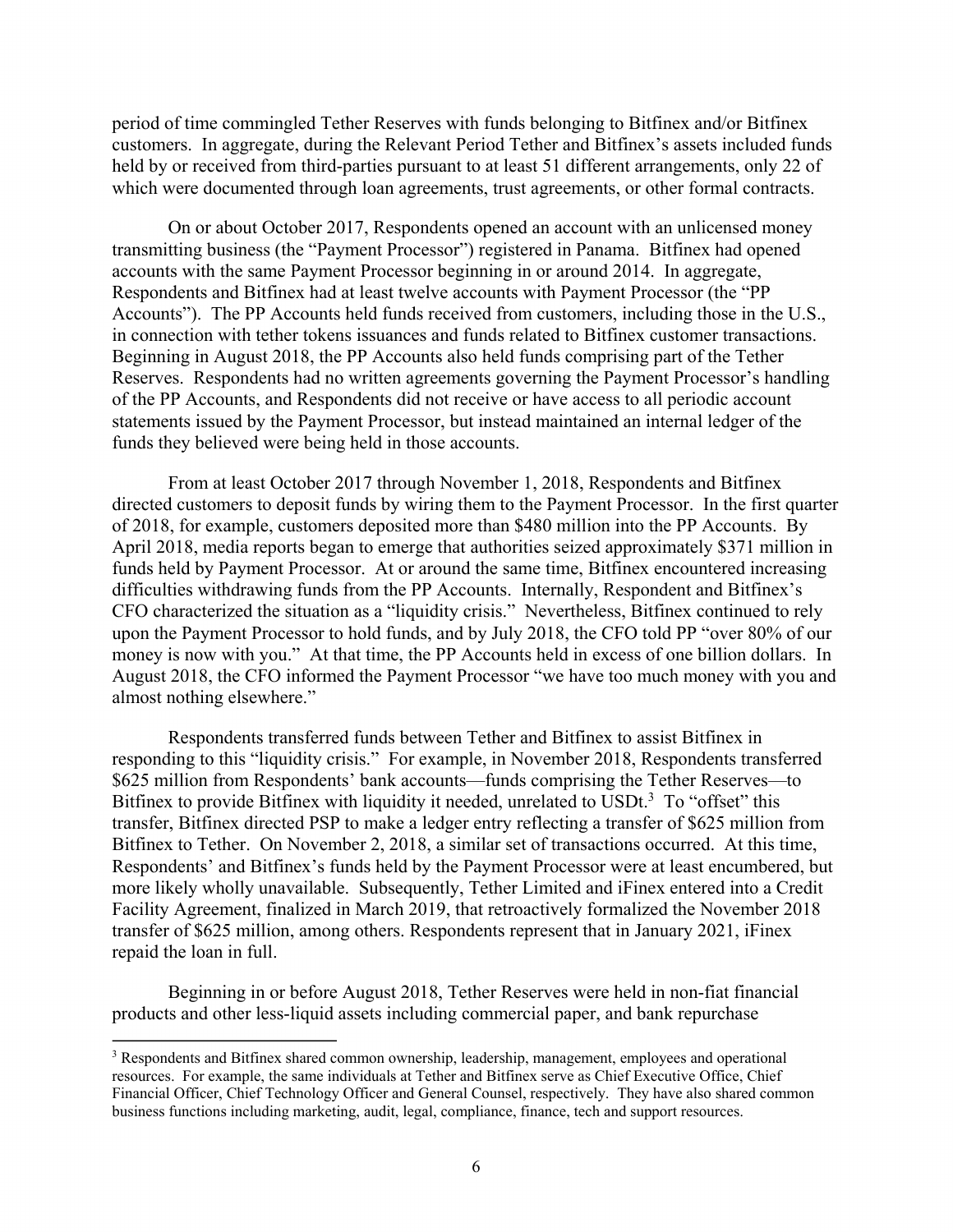agreements. At various times during the Relevant Period, Respondents also considered anticipated receivables and anticipated wire transfers as assets for purposes of calculating the Tether Reserves.

On February 25, 2019, Respondents amended their disclosures to state that "Tether Tokens are 100% backed by Tether's Reserves," defined as "traditional currency and cash equivalents and, from time to time, may include other assets and receivables from loans made by Tether to third parties, which may include affiliated entities."

#### **4. The Tether Reserves Were Not Audited**

No audit of the Tether Reserves occurred during or prior to the Relevant Period. Respondents retained independent third-parties to conduct reviews of the Tether Reserves twice during the Relevant Period. First, in 2017, Respondents retained an accounting firm to perform a review of the Tether Reserves, as reported on the Tether Transparency Page, against fiat currency held in Tether's name on a single date, September 15, 2017, a date selected by Respondents and known to their principals ahead of the accounting firm's review. On that date, with the full knowledge of Respondents, Bitfinex transferred \$382,064,782 from Bitfinex's bank accounts to Tether's newly-opened bank account. Second, in 2018, Respondents retained a law firm to compare Tether's holdings in two bank accounts to the USDt in circulation as of June 1, 2018, based on the information provided by Respondents or publicly available on the blockchain. Thereafter, on October 15, 2018, Respondents released a statement claiming that the firm "based on a random date balance inspection and a full review of relevant documentation of bank accounts, confirmed that all tether tokens in circulation as of that date were indeed fully backed by USD reserves." In 2018, Tether stated publicly that professional audits were not obtainable at that time. To date, Respondents have not completed an audit of the Tether Reserves.

### **5. Respondents Failed to Employ an Automated Process to Track Reserves**

Tether did not accurately track reserves at all times during the Relevant Period. In particular, at least until 2018, Respondents did not employ an automated method for tracking Tether Reserves against tether tokens in circulation in real time. Respondents developed an additional internal, proprietary database (the "Tether Database") after the 2017 Tether Hack. The Tether Database stores data regarding tether token issuances and redemptions, as well as transaction information for customers' deposits and withdrawals. For much of the Relevant Period, there was no automated process for incorporating bank statements and balances into the Tether Database, and information regarding the amount of fiat currency held in Respondents' accounts as Tether Reserves had to be manually inputted into the Tether Database. Further, at least until 2018, Respondent's internal accounting system for tracking fiat balances, including bank balances for USDt reserves, primarily consisted of a spreadsheet (the "Reserve Spreadsheet"). The Tether executive team was ultimately responsible for the Reserve Spreadsheet. The Reserve Spreadsheet required manual updates and was not always kept up to date in real time. Respondents were aware of the limitations of the Reserve Spreadsheet. For example, in an internal chat on June 15, 2016, Tether's then-Chief Strategy Officer informed Respondents' CFO and other employees stated that the: "transparency page needs to be dealt with ASAP . . . I am surprised the issuance address is not updated dynamically, btw . . . and how often does the bank balance get updated?" Following the Relevant Period, Respondents have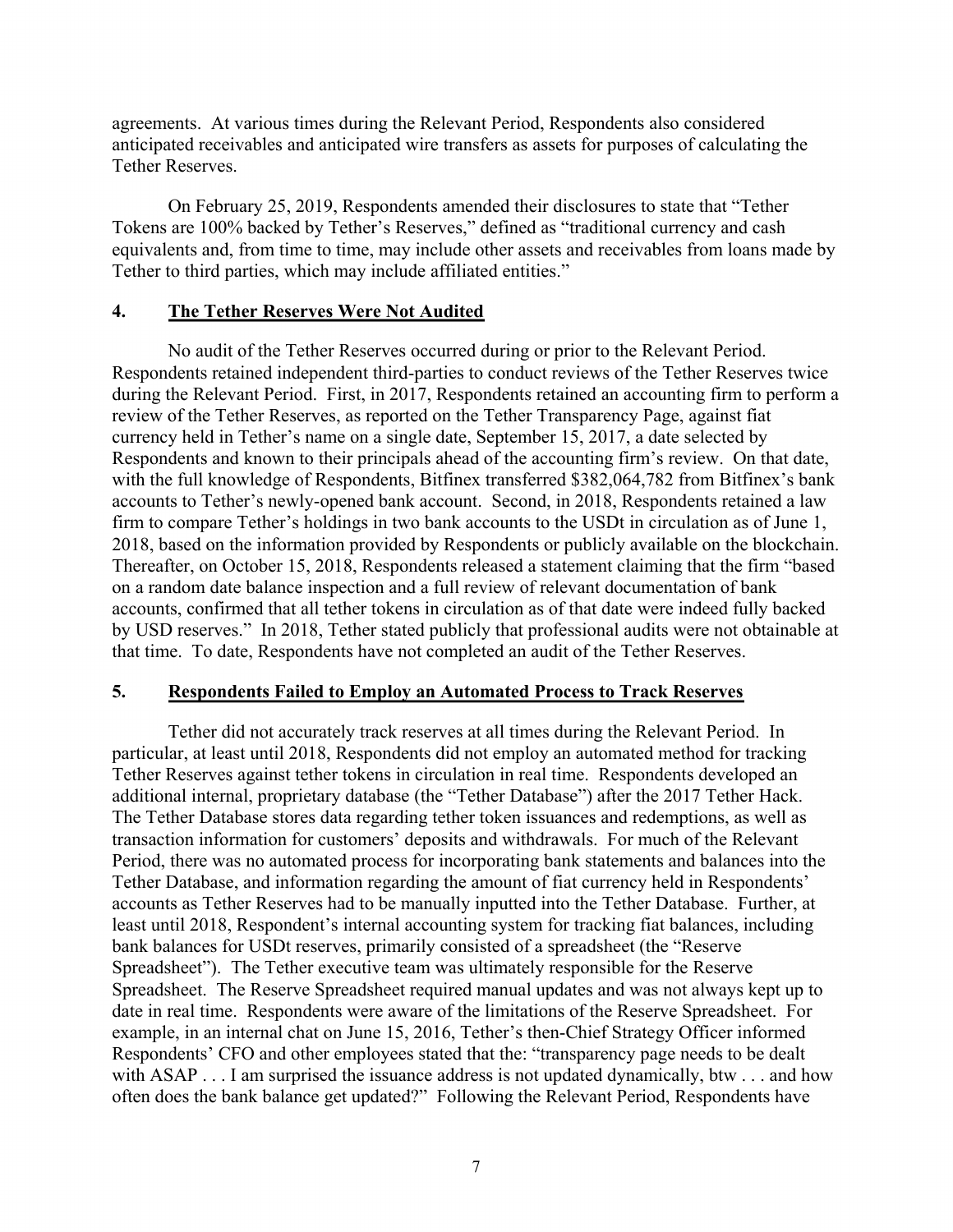implemented more automated processes for tracking and updating bank balances and reporting information about the Tether Reserves on the Tether Transparency Page.

#### **III. LEGAL DISCUSSION**

#### **A. USDt is a Commodity in Interstate Commerce**

Digital assets such as bitcoin, ether, litecoin, and tether tokens are commodities. As defined under Section 1a(9) of the Act, 7 U.S.C. § 1a(9) (2018), commodities, with limited exceptions, includes all manner of "other goods and articles . . . and all services, rights and interests . . . in which contracts for future delivery are presently or in the future dealt in." *See Bd. of Trade of City of Chicago v. SEC*, 677 F. 2d 1137, 1142 (7th Cir. 1982) ("This language was also meant to encompass futures markets that were expected to be expanded to cover non-traditional goods and services . . .") *vacated on other grounds,* 459 U.S. 1026 (1982). Digital assets are commodities and subject to applicable provisions of the Act and Regulations, including Section 6(c)(1) of the Act and Regulation 180.1(a). *See, e.g*., *CFTC v. McDonnell*, 287 F. Supp. 3d 213, 217 (E.D.N.Y. 2018) ("Virtual currencies can be regulated by CFTC as a commodity . . . . They fall well-within the common definition of 'commodity' as well as the [Act's] definition of 'commodities' as 'all other goods and articles . . . in which contracts for future delivery are presently or in the future dealt in.'"); *CFTC v. My Big Coin Pay, Inc.*, 334 F. Supp. 3d 492, 495– 98 (D. Mass. 2018) (denying motion to dismiss; determining that a non-bitcoin virtual currency is a "commodity" under the Act); *In re Coinflip, Inc.*, CFTC No. 15-29, 2015 WL 5535736, at \*2 (Sept. 17, 2015) (consent order) ("bitcoin and other virtual currencies are encompassed in the definition [of Section 1a(9) of the Act] and properly defined as commodities."). The USDt token, a virtual currency stablecoin, is a commodity and subject to applicable provisions of the Act and Regulations.

The Act broadly defines the terms "interstate commerce" and "in interstate commerce." *See* Sections 1a(30) of the Act (defining "interstate commerce") and 2(b) of the Act (providing that, for purposes of the Act, a transaction is "in interstate commerce" if the traded item is part of the current of commerce "from one State" to another), 7 U.S.C. §§ 1a(30), 2(b) (2018). Section 1a(13) of Act defines the term "contract of sale" to include sales, agreements of sale, and agreements to sell. 7 U.S.C. § 1a(13) (2018). Digital assets, like USDt tokens, constitute a commodity in interstate commerce under Section 6(c)(1) of the Act. *McDonnell*, 332 F.Supp.3d at 717, 723 (holding Section  $6(c)(1)$  and Regulation 180.1(a) were violated by fraudulent misrepresentations in connection with digital asset transactions, as those digital assets were commodities in interstate commerce).

# **B. By Intentionally or Recklessly Making Untrue or Misleading Statements and Omissions of Material Facts, Tether Violated Section 6(c)(1) of the Act and Regulation 180.1(a)(2)**

Taken together, Section  $6(c)(1)$  of the Act, 7 U.S.C. § 9(1) (2018), and Regulation 180.1(a)(2), 17 C.F.R. § 180.1(a)(2) (2020), prohibit "intentionally or recklessly … mak[ing] any untrue or misleading statement of a material fact or to omit to state a material fact necessary in order to make the statements made not untrue or misleading" in connection with any swap, or contract of sale of any commodity in interstate commerce, or for future delivery on or subject to the rules of any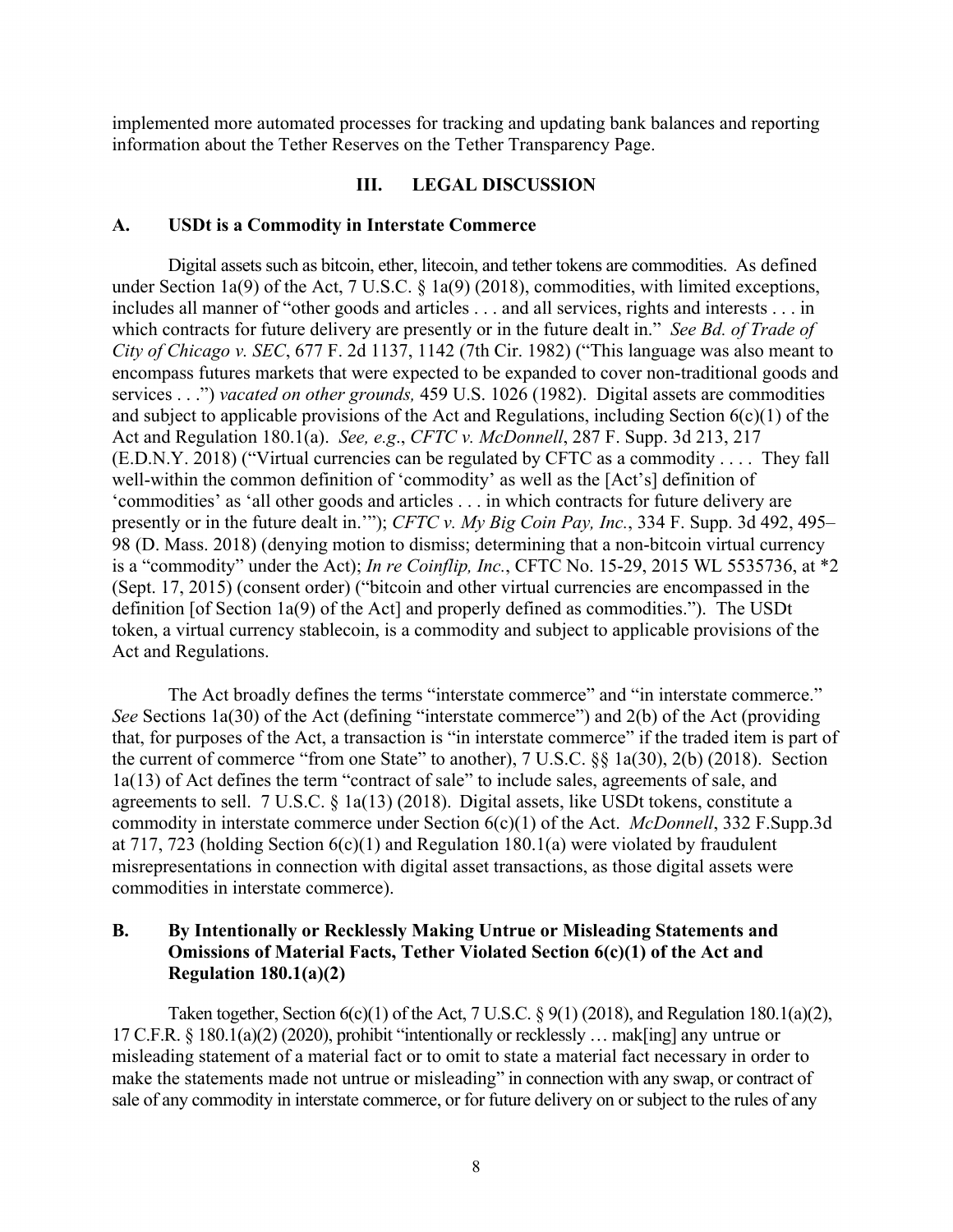registered entity. Respondents violated Section  $6(c)(1)$  and Regulation 180.1(a)(2) by intentionally or recklessly making untrue or misleading statements of material facts and by omitting to state material facts necessary in order to make statements made not untrue or misleading. Those untrue or misleading statements and omissions included: repeated representations that Tether would fully back the USDt token with fiat currency, specifically, the US Dollar, in accounts held in Tether's own name; omissions regarding the actual backing of USDt including non-fiat assets, such as commercial paper; representations that Tether would undergo regular professional audits; and omissions regarding the predisclosed timing of one of the two reviews that Tether did undertake.

# **IV. FINDINGS OF VIOLATIONS**

Based on the foregoing, the Commission finds that, during the Relevant Period, Tether violated Section  $6(c)(1)$  of the Act, 7 U.S.C. § 9(1) (2018), and Regulation § 180.1(a)(2), 17 C.F.R. § 180.1(a)(2) (2020).

# **V. OFFER OF SETTLEMENT**

Respondents have submitted the Offer in which they, without admitting or denying the findings and conclusions herein:

- A. Acknowledge service of this Order;
- B. Admit the jurisdiction of the Commission with respect to all matters set forth in this Order and for any action or proceeding brought or authorized by the Commission based on violation of or enforcement of this Order;
- C. Waive:
	- 1. The filing and service of a complaint and notice of hearing;
	- 2. A hearing;
	- 3. All post-hearing procedures;
	- 4. Judicial review by any court;
	- 5. Any and all objections to the participation by any member of the Commission's staff in the Commission's consideration of the Offer;
	- 6. Any and all claims that they may possess under the Equal Access to Justice Act, 5 U.S.C. § 504 (2018), and 28 U.S.C. § 2412 (2018), and/or the rules promulgated by the Commission in conformity therewith, Part 148 of the Regulations, 17 C.F.R. pt. 148 (2019), relating to, or arising from, this proceeding;
	- 7. Any and all claims that they may possess under the Small Business Regulatory Enforcement Fairness Act of 1996, Pub. L. No. 104-121, tit. II, §§ 201–253, 110 Stat. 847, 857–74 (codified as amended at 28 U.S.C. § 2412 and in scattered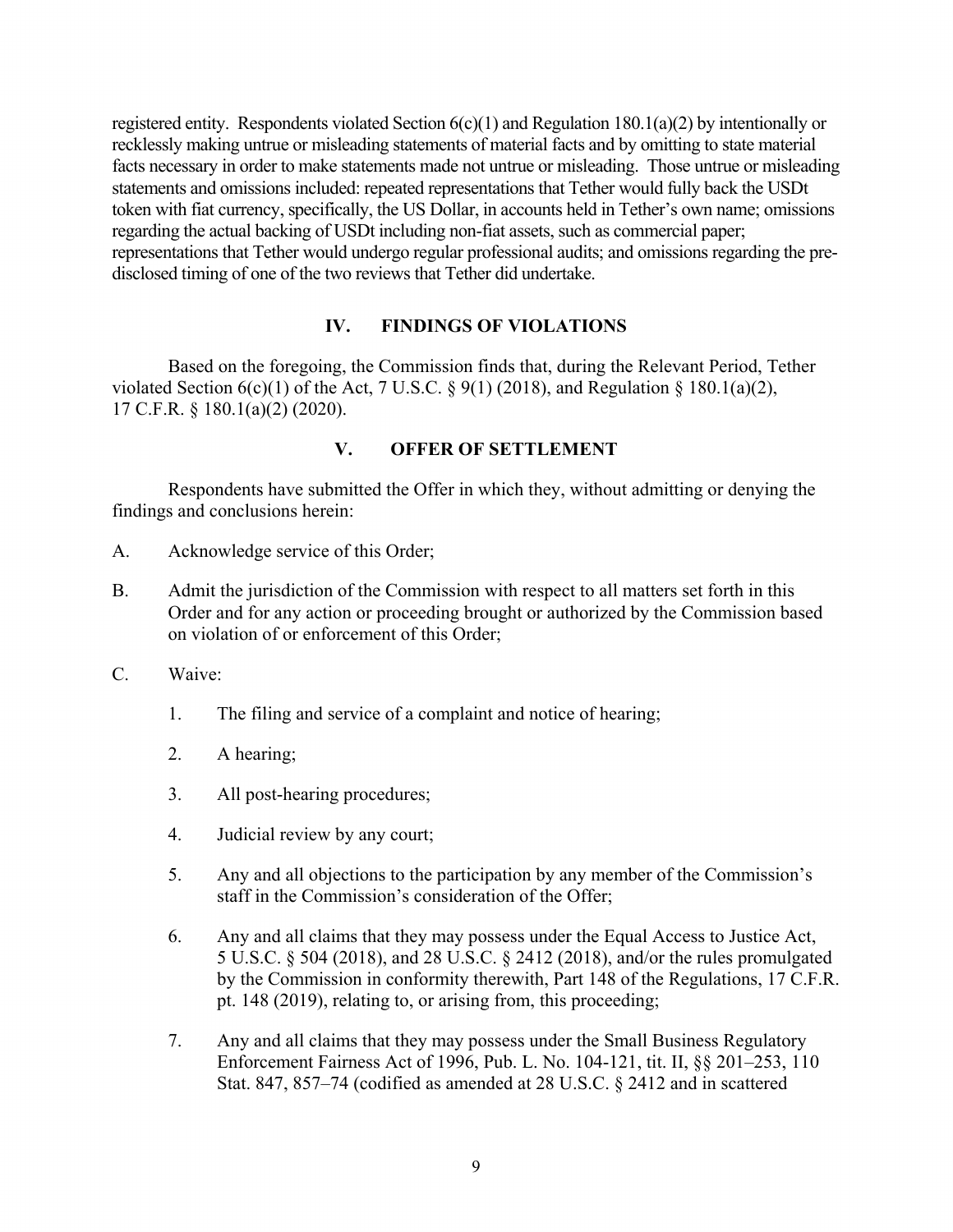sections of 5 U.S.C. and 15 U.S.C.), relating to, or arising from, this proceeding; and

- 8. Any claims of Double Jeopardy based on the institution of this proceeding or the entry in this proceeding of any order imposing a civil monetary penalty or any other relief, including this Order.
- D. Stipulate that the record basis on which this Order is entered shall consist solely of the findings contained in this Order to which Respondents have consented in the Offer;
- E. Consent, solely on the basis of the Offer, to the Commission's entry of this Order that:
	- 1. Makes findings by the Commission that Respondents violated Section  $6(c)(1)$  of the Act, 7 U.S.C. § 9(1) (2018), and Regulation § 180.1(a)(2), 17 C.F.R.  $§ 180.1(a)(2) (2020);$
	- 2. Orders Respondents to cease and desist from violating Section  $6(c)(1)$  of the Ac, and Regulation  $§$  180.1(a)(2);
	- 3. Orders Respondents to pay, jointly and severally, a civil monetary penalty in the amount of \$41 million dollars (\$41,000,000), plus any post-judgment interest if the civil monetary penalty is not paid within ten days of the date of entry of this Order; and
	- 4. Orders Respondents and their successors and assigns to comply with the conditions and undertakings consented to in the Offer and as set forth in Part VI of this Order.
- F. Represent that Tether has engaged in remediation efforts, including but not limited to: since May 2019 Tether has been segregating operational funds from the Tether Reserves and will continue to do so; and in 2019 Tether implemented more automated processes for tracking and updating bank balances and reporting information about the Tether Reserves on the Tether Transparency Page.

Upon consideration, the Commission has determined to accept the Offer.

# **VI. ORDER**

# **Accordingly, IT IS HEREBY ORDERED THAT:**

- 1. Respondents and their successors and assigns **s**hall cease and desist from violating Section 6(c)(1) of the Act, 7 U.S.C. § 9(1) (2018), and Regulation 180.1(a)(2), 17 C.F.R. § 180.1(a)(2) (2020).
- 2. Respondents shall pay, jointly and severally, a civil monetary penalty in the amount of \$41 million dollars (\$41,000,000) (the "CMP Obligation"), within ten days of the date of the entry of this Order. If the CMP Obligation is not paid in full within ten days of the date of entry of this Order, then post-judgment interest shall accrue on the CMP Obligation beginning on the date of entry of this Order and shall be determined by using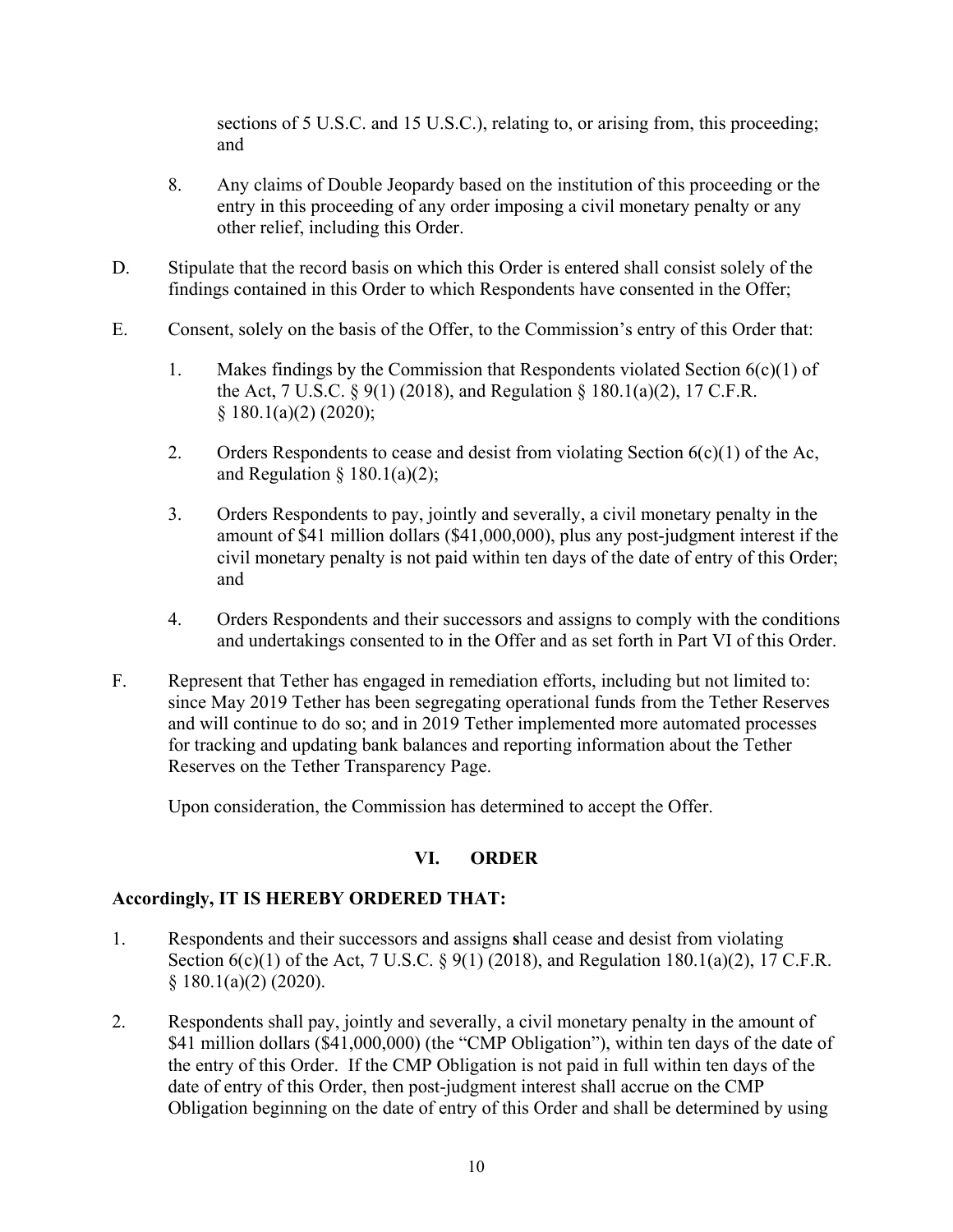the Treasury Bill rate prevailing on the date of entry of this Order pursuant to 28 U.S.C. § 1961 (2018).

Respondents shall pay the CMP Obligation and any post-judgment interest by electronic funds transfer, U.S. postal money order, certified check, bank cashier's check, or bank money order. If payment is to be made other than by electronic funds transfer, then the payment shall be made payable to the Commodity Futures Trading Commission and sent to the address below:

CFTC c/o ESC/AMK326; RM 265 6500 S. MacArthur Blvd. Oklahoma City, OK 73169 (405) 954-6569 office (405) 954-1620 fax 9-AMC-AR-CFTC@faa.gov

If payment is to be made by electronic funds transfer, Respondents shall contact Marie Thorne or her successor at the above address to receive payment instructions and shall fully comply with those instructions. Respondents shall accompany payment of the CMP Obligation with a cover letter that identifies the paying Respondents and the name and docket number of this proceeding. The paying Respondent(s) shall simultaneously transmit copies of the cover letter and the form of payment to the Chief Financial Officer, Commodity Futures Trading Commission, Three Lafayette Centre, 1155 21st Street, NW, Washington, D.C. 20581.

- 3. Respondents and their successors and assigns shall comply with the following conditions set forth in the Offer:
	- 1. Public Statements: Respondents agree that neither they nor any of their successors and assigns, agents or employees under their authority or control shall take any action or make any public statement denying, directly or indirectly, any findings or conclusions in this Order or creating, or tending to create, the impression that this Order is without a factual basis; provided, however, that nothing in this provision shall affect Respondents': (i) testimonial obligations; or (ii) right to take legal positions in other proceedings to which the Commission is not a party. Respondents and their successors and assigns shall comply with this agreement, and shall undertake all steps necessary to ensure that all of their agents and/or employees under their authority or control understand and comply with this agreement.
	- 2. Cooperation, in General: Respondents shall cooperate fully and expeditiously with the Commission, including the Commission's Division of Enforcement, in this action, and in any current or future Commission investigation or action related thereto. Respondents shall also cooperate with the Commission in any investigation, civil litigation, or administrative matter related to, or arising from, this action.